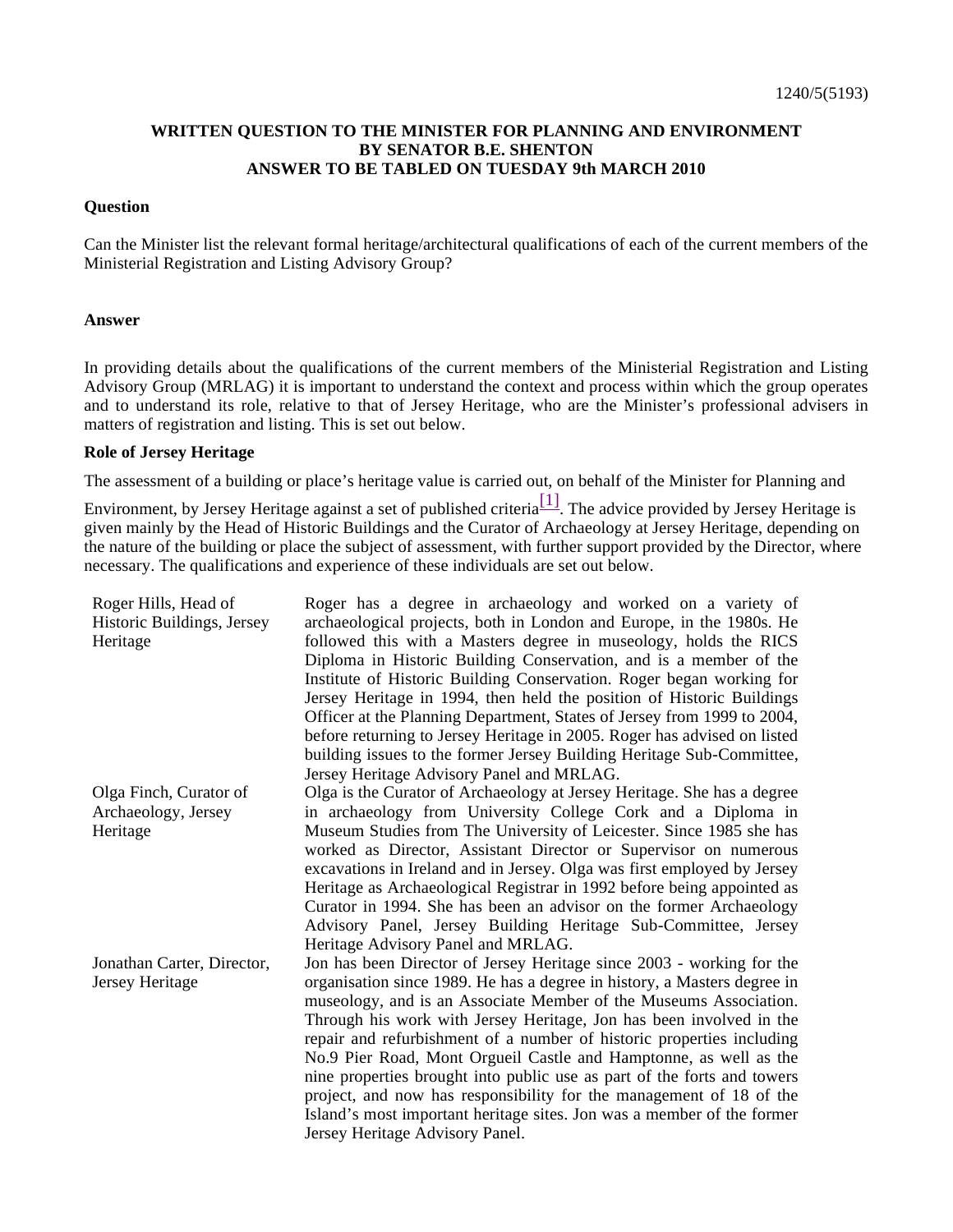The engagement of Jersey Heritage in this role ensures that the Minister receives expert professional advice about the historical, architectural or archaeological interest of a building or place that is independent of and separate to the planning process.

The provision of this service is governed by a Service Level Agreement between Jersey Heritage and the Planning and Environment Department, the costs of which are met by the Planning and Environment Department.

# **Role of Ministerial Registration and Listing Advisory Group (MRLAG)**

As part of the process of assessment of a building or place's heritage value, Jersey Heritage also secures the view of a panel of local experts knowledgeable in aspects of Jersey's history, architecture and archaeology: these supplementary views are reported to the Minister as an integral part of Jersey Heritage's professional advice to the Minister. The qualifications and relevant experience of the current membership of the Group is set out below:

| <b>Charles Alluto</b> | Charles is currently Chief Executive of The National Trust for Jersey<br>with day-to-day responsibility for the overall management of the<br>Trust's landholdings and 20 historic buildings. Charles holds the RICS<br>Diploma in Historic Building Conservation.                                                                                                                  |
|-----------------------|------------------------------------------------------------------------------------------------------------------------------------------------------------------------------------------------------------------------------------------------------------------------------------------------------------------------------------------------------------------------------------|
| Chris Aubin           | Chris is a member of the Société Jersiaise, and previous Chairman of<br>the Archaeology Section. He is also a member of the National Trust for<br>Jersey and has been involved in excavations at Le Moulin de Tesson.<br>He is qualified in archaeological sciences, and has drafted various<br>archaeological site conservation statements for Jersey Heritage.                   |
| John Clarke           | John has been a member of MRLAG since 2007. He has held the<br>position of Chairman of the Archaeology Section of the Société<br>2007 with the<br>objective of conservation of<br>Jersiaise<br>since<br>archaeological and historic structures. He has undertaken study in<br>archaeology and been involved in various projects, including<br>excavations.                         |
| Francis Corbet        | Francis has been involved in the original MRLAG and its predecessor<br>since inception. He is past President of the Société Jersiaise and a<br>member of the Waterfront Design Group.                                                                                                                                                                                              |
| Paul Craig            | Paul is a member of the Société Jersiaise. For many years, he has<br>researched vernacular building methods and styles, and is particularly<br>interested in the history and development of St Helier. Paul has worked<br>with the Historic Buildings Section, Planning Department, States of<br>Jersey as part of the team reviewing buildings for protection.                    |
| André Ferrari         | Andre was commissioned by Save Jersey's Heritage to produce two<br>books charting some of the Island's architectural losses since the<br>Liberation. Over the past years he has worked with the Historic<br>Buildings Section, Planning Department, States of Jersey as part of the<br>team reviewing buildings for protection, and is a member of the<br>Waterfront Design Group. |
| <b>Antony Gibb</b>    | Antony has a background in history of art, archaeology and<br>construction. Following post-graduate work at the Architectural<br>Association, he has specialised in the repair of historic structures for the<br>past 17 years and is a member of the Institute of Historic Building<br>Conservation.                                                                              |
| Paul Harding          | Paul is a qualified Chartered Architect and a corporate member of the                                                                                                                                                                                                                                                                                                              |